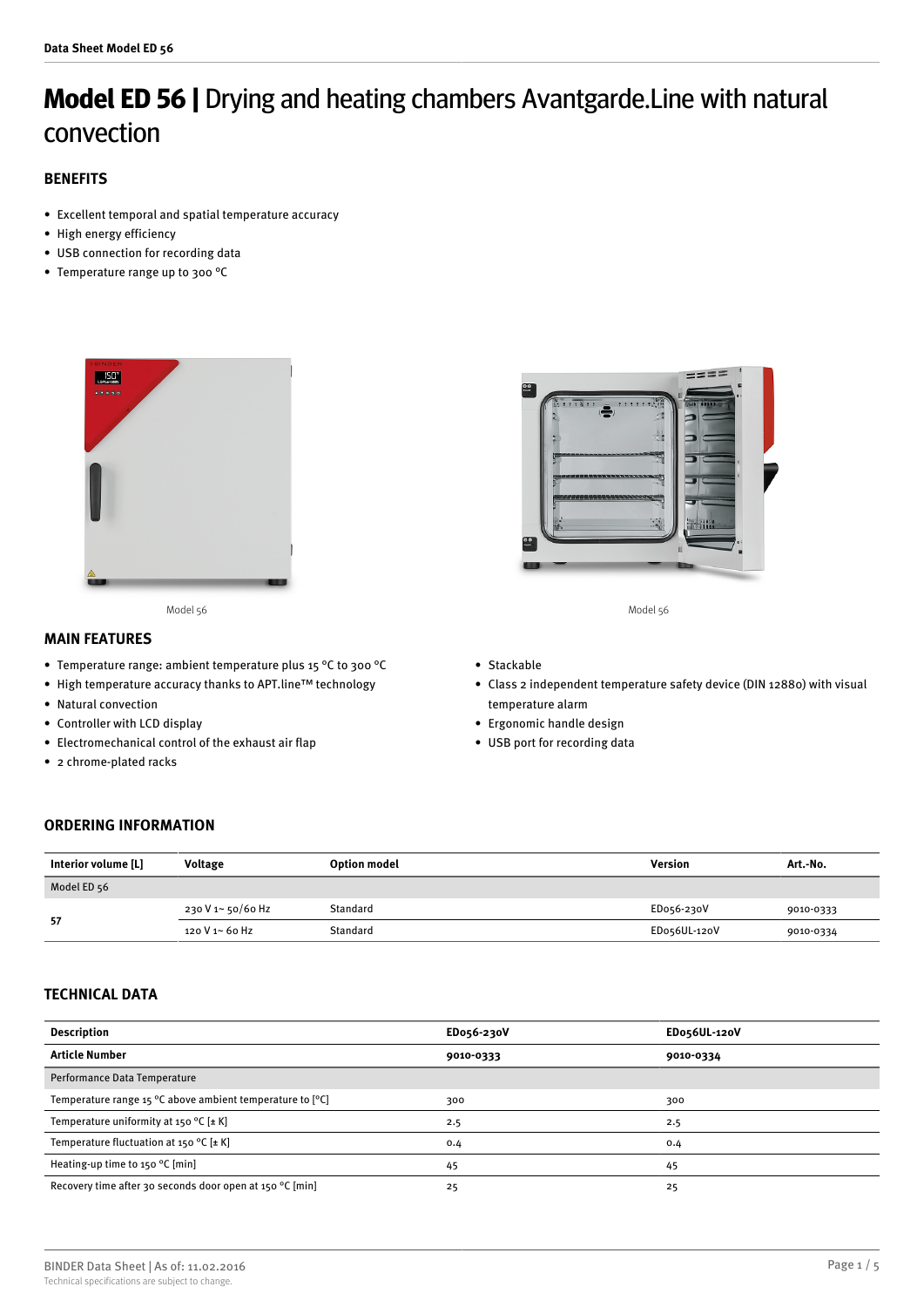#### **Data Sheet Model ED 56**

| <b>Description</b>                    | ED056-230V   | ED056UL-120V |
|---------------------------------------|--------------|--------------|
| <b>Article Number</b>                 | 9010-0333    | 9010-0334    |
| <b>Electrical data</b>                |              |              |
| Rated Voltage [V]                     | 230          | 120          |
| Power frequency [Hz]                  | 50/60        | 60           |
| Nominal power [kW]                    | 1.05         | 1.05         |
| Unit fuse [A]                         | 6.3          | 12.5         |
| Phase (Nominal voltage)               | $1~\sim$     | $1\sim$      |
| <b>Measures - Outer dimensions</b>    |              |              |
| Width net [mm]                        | 560          | 560          |
| Height net [mm]                       | 625          | 625          |
| Depth net [mm]                        | 565          | 565          |
| Wall clearance back [mm]              | 160          | 160          |
| Wall clearance sidewise [mm]          | 100          | 100          |
| <b>Measures - Doors</b>               |              |              |
| Unit doors                            | $\mathbf{1}$ | $\mathbf 1$  |
| <b>Measures - Internal Dimensions</b> |              |              |
| Width [mm]                            | 360          | 360          |
| Height [mm]                           | 420          | 420          |
| Depth [mm]                            | 380          | 380          |
| <b>Measures</b>                       |              |              |
| Interior volume [L]                   | 57           | 57           |
| Net weight of the unit (empty) [kg]   | 39           | 39           |
| Load per rack [kg]                    | 15           | 15           |
| Environment-specific data             |              |              |
| Energy consumption at 150 °C          | 180 Wh/h     | 180 Wh/h     |
|                                       |              |              |

# **OPTIONS AND ACCESSORIES**

| <b>Designation</b>                             | <b>Description</b>                                                                         | $\star$                  | Art.-No.  |
|------------------------------------------------|--------------------------------------------------------------------------------------------|--------------------------|-----------|
|                                                | 10 mm, back                                                                                | 01                       | 8012-0390 |
|                                                | 10 mm, left                                                                                | 01                       | 8012-0388 |
|                                                | 10 mm, right                                                                               | 01                       | 8012-0387 |
|                                                | 10 mm, top                                                                                 | 01                       | 8012-0386 |
|                                                | 30 mm, back                                                                                | 01                       | 8012-0540 |
|                                                | 30 mm, left                                                                                | 01                       | 8012-1018 |
| Access port with silicone<br>plug              | 30 mm, right                                                                               | 01                       | 8012-1017 |
|                                                | 30 mm, top                                                                                 | 01                       | 8012-0539 |
|                                                | 50 mm, back                                                                                | 01                       | 8012-0546 |
|                                                | 50 mm, left                                                                                | 01                       | 8012-1022 |
|                                                | 50 mm, right                                                                               | 01                       | 8012-1021 |
|                                                | 50 mm, top                                                                                 | 01                       | 8012-0545 |
|                                                | 100 mm, top                                                                                | 01, 10                   | 8012-1029 |
| <b>Calibration certificate,</b><br>expanded    | each measurement at additional measuring point or testing temperature                      | $\overline{\phantom{0}}$ | 8012-0022 |
|                                                | for temperature, measurement in center of chamber at specified temperature                 | $\overline{\phantom{a}}$ | 8012-0030 |
| <b>Calibration certificate.</b><br>temperature | temperature measurement incl. certificate and 27 measuring points at specified temperature | $\overline{\phantom{m}}$ | 8012-0921 |
|                                                | temperature measurement incl. certificate, 15-18 measuring points at specified temperature | $\overline{\phantom{a}}$ | 8012-0918 |
|                                                | temperature measurement incl. certificate, 9 measuring points at specified temperature     | $\overline{\phantom{m}}$ | 8012-0915 |
| Cart                                           | stable cart, casters with locking brakes                                                   | $\overline{\phantom{0}}$ | 9051-0018 |

\* Notes › See last page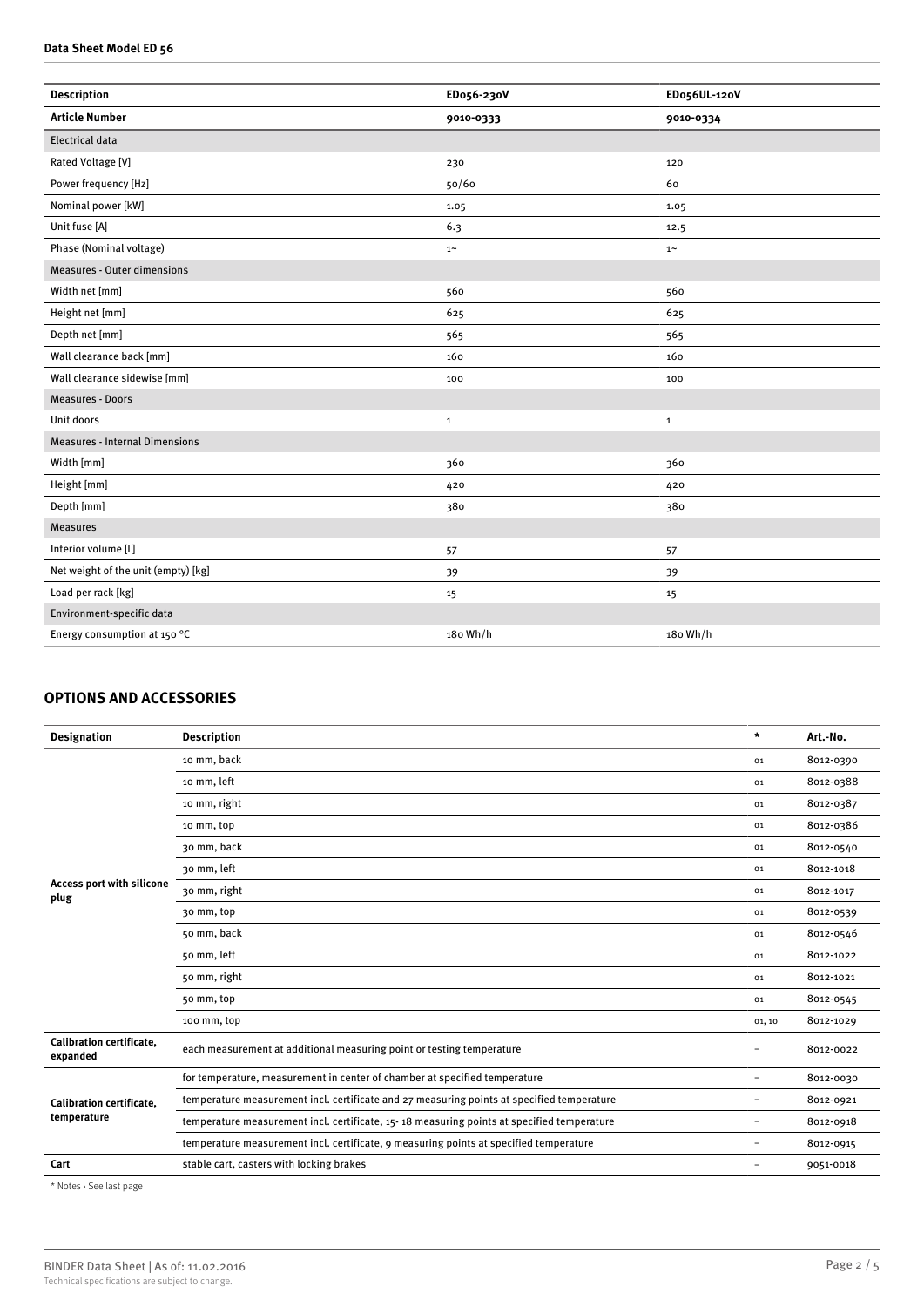### **Data Sheet Model ED 56**

| <b>Designation</b>                                    | <b>Description</b>                                                                                                     | $\star$  | Art.-No.  |
|-------------------------------------------------------|------------------------------------------------------------------------------------------------------------------------|----------|-----------|
| Class 3.1 independent<br>temperature safety<br>device | with visual alarm (DIN 12880)                                                                                          | 04, 12   | 8012-0985 |
| Clock, battery-backed                                 | Real-time clock                                                                                                        |          | 8012-0981 |
| Data Logger Kit                                       | T 350: temperature logging from o °C to 350 °C                                                                         | 19       | 8012-0714 |
| Data Logger Kit,<br>software                          | LOG ANALYZE software kit, configuration and evaluation software for all BINDER Data Logger Kits (incl. USB data cable) | 19       | 8012-0821 |
| Door gasket                                           | made of FKM, silicone-free                                                                                             | 03       | 8012-1008 |
| Door lock                                             | lockable door handle                                                                                                   |          | 8012-1025 |
| <b>Ethernet interface</b>                             | for communication software                                                                                             |          | 8012-0986 |
|                                                       | large                                                                                                                  |          | 4022-0124 |
| Instrument tray                                       | small                                                                                                                  |          | 4022-0123 |
|                                                       | with 1x 15 W (not available in combiantion with interior socket)                                                       |          |           |
| <b>Interior lighting</b>                              | 120 V option model                                                                                                     |          | 8012-0971 |
|                                                       | 230 V option model                                                                                                     |          | 8012-0969 |
| <b>Measurement of air</b><br>exchange rate            | in accordance with ASTM D5374, definition and protocol according to ambient temperature                                | $\equiv$ | 8012-0195 |
| Overheating alarm                                     | audible, can be switched off, adjustable limit on the independent temperature safety device                            | ÷        | 8012-0979 |
| pH-neutral detergent                                  | concentrated, for gentle remove of residual contaminants; 1 kg                                                         |          | 1002-0016 |
| Rack                                                  | chrome plated                                                                                                          |          | 6004-0174 |
|                                                       | stainless steel                                                                                                        | $\equiv$ | 6004-0158 |
| <b>Rubber pads</b>                                    | set of 4 anti-slip feet, for safe stacking of unit                                                                     | 10       | 8012-0001 |
| Shelf, perforated                                     | stainless steel                                                                                                        | $\equiv$ | 6004-0190 |
|                                                       | APT-COM™ communications software                                                                                       |          |           |
|                                                       | version 2 to 3, GLP edition                                                                                            | 19       | 9053-0016 |
| <b>Software</b>                                       | version 3, BASIC edition                                                                                               | 19       | 9053-0014 |
|                                                       | version 3, GLP edition                                                                                                 | 19       | 9053-0015 |
|                                                       | version 3, STANDARD edition                                                                                            | 19       | 9053-0013 |
|                                                       | APT-COM™ communications software, price: for free                                                                      |          |           |
|                                                       | version 3, GLP DEMO Edition                                                                                            | 19       | 9053-0008 |
| <b>Viewing window</b>                                 | viewing window in door                                                                                                 |          | 8012-0973 |
|                                                       |                                                                                                                        |          |           |

\* Notes › See last page

## **SERVICES**

| <b>Designation</b>                                                        | <b>Description</b>                                                                       | $\pmb{*}$         | Art.-No. |
|---------------------------------------------------------------------------|------------------------------------------------------------------------------------------|-------------------|----------|
| <b>Installation services</b>                                              |                                                                                          |                   |          |
| Installation                                                              | and set up of unit at operating location, connect to existing connections                | 13, 18            | DL100100 |
| Instruction                                                               | unit function instructions for operation and programming of the controller               | 18                | DL100400 |
| Preventive maintenance                                                    |                                                                                          |                   |          |
| Preventive maintenance                                                    | Executive of equipment inspection according to maintenance plan                          | 14, 18            | DL200200 |
| <b>Calibration services</b>                                               |                                                                                          |                   |          |
| Calibration temperature                                                   | including certificate, one measuring point in center of chamber at specified temperature | 14, 16, 17,<br>18 | DL300101 |
| Measurement of air exchange rate                                          | including certificate (in accordance with ASTM D5374)                                    | 14, 16, 17,<br>18 | DL330000 |
| Temperature measurement 18<br>measuring points                            | including certificate, 18 measuring points at specified temperature                      | 14, 16, 17,<br>18 | DL300118 |
| Temperature measurement 27<br>measuring points                            | including certificate, 27 measuring points at specified temperature                      | 14, 16, 17,<br>18 | DL300127 |
| Temperature measurement 9<br>measuring points                             | including certificate, 9 measuring points at specified temperature                       | 14, 16, 17,<br>18 | DL300109 |
| $\omega$ and $\omega$ and $\omega$ and $\omega$ and $\omega$ and $\omega$ |                                                                                          |                   |          |

\* Notes › See last page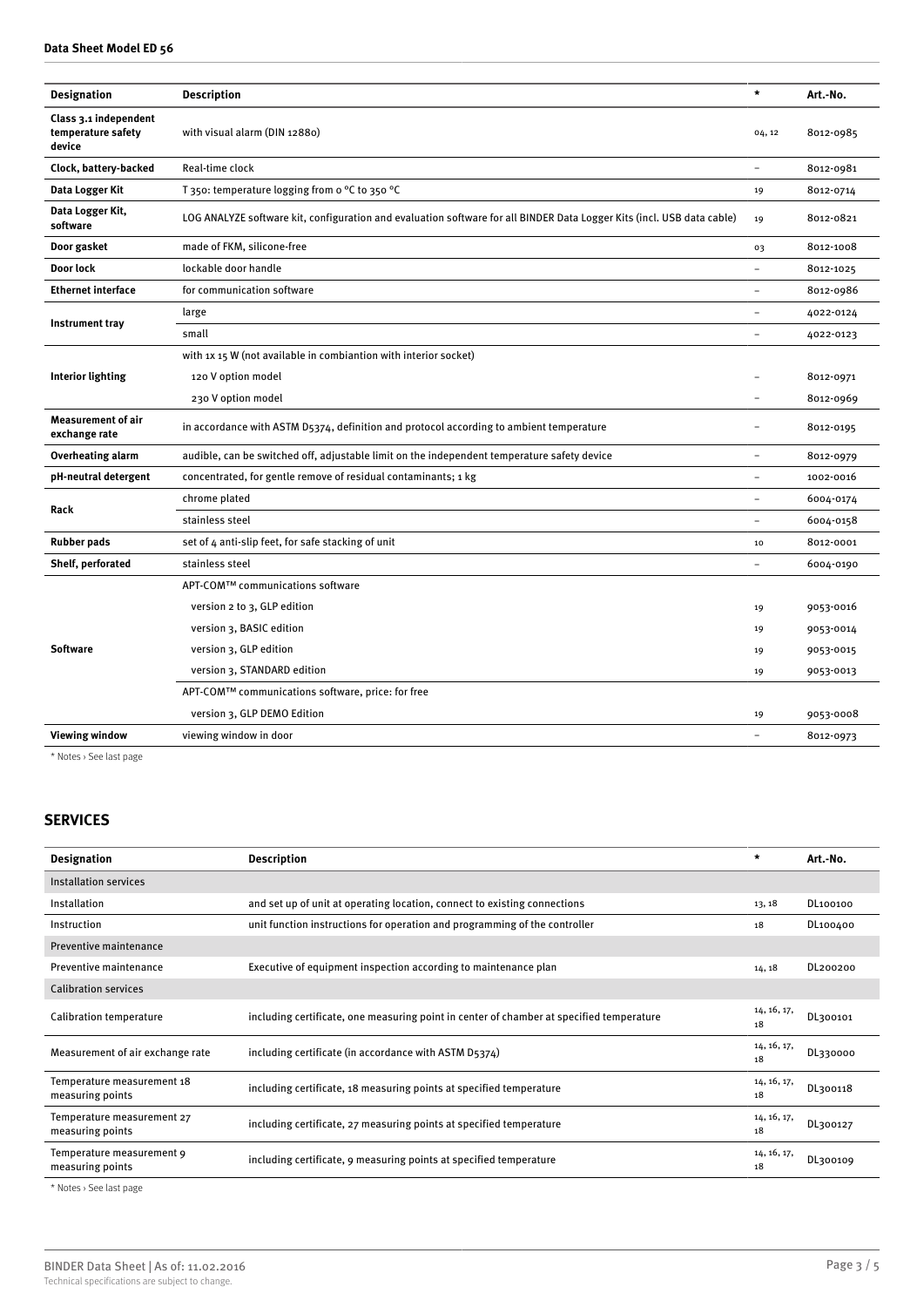| <b>Designation</b>                             | <b>Description</b>                                                                                                                                             | $\star$    | Art.-No.  |
|------------------------------------------------|----------------------------------------------------------------------------------------------------------------------------------------------------------------|------------|-----------|
| <b>Validation services</b>                     |                                                                                                                                                                |            |           |
| Execution of IO/OO                             | in accordance with qualification folder                                                                                                                        | 15, 18, 20 | DL400100  |
| Execution of IQ/OQ/PQ                          | in accordance with customer's requirement, price: on request                                                                                                   | 15, 18     | DL440500  |
| Qualification folder IQ/OQ                     | supporting documents for validation performed by customer, consisting of: IQ/OQ checklists, unit<br>schematics, QM certificate in accordance with ISO 9001     | 15, 18, 20 | 8012-0761 |
| Qualification folder IQ/OQ/PQ                  | supporting documents for validation performed by customer, in accordance with customer's<br>requirement, extension of Qualification folder IQ/OQ by chapter PQ | 15, 18     | 8012-0942 |
| <b>Warranty service</b>                        |                                                                                                                                                                |            |           |
| Extension of the warranty from 2 to 3<br>vears | beginning with the date of delivery, wearing parts are not included                                                                                            |            | DL002041  |
| Extension of the warranty from 2 to 5<br>vears | beginning with the date of delivery, wearing parts are not included                                                                                            |            | DL002042  |

\* Notes › See last page